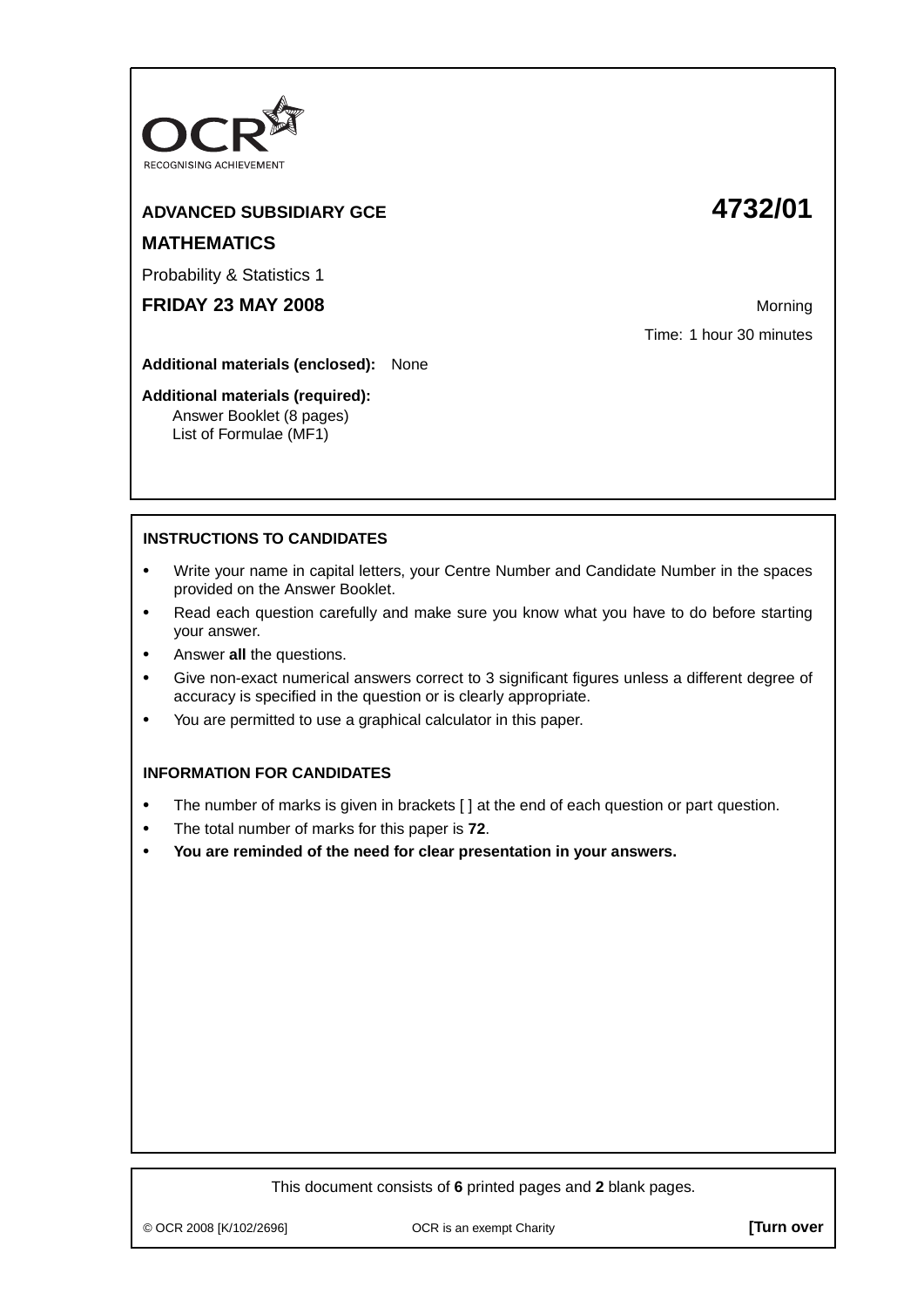**1 (i)** State the value of the product moment correlation coefficient for each of the following scatter diagrams. [2]



**(ii)** Calculate the value of Spearman's rank correlation coefficient for the following data. [5]

| $3.8$ 4.1 |                   | $4.5 \pm 5.3$ |       |
|-----------|-------------------|---------------|-------|
| 1.4       | $0.8 \,   \, 0.7$ |               | L 1 2 |

- **2** A class consists of 7 students from Ashville and 8 from Bewton. A committee of 5 students is chosen at random from the class.
	- **(i)** Find the probability that 2 students from Ashville and 3 from Bewton are chosen. [3]
	- **(ii)** In fact 2 students from Ashville and 3 from Bewton are chosen. In order to watch a video, all 5 committee members sit in a row. In how many different orders can they sit if no two students from Bewton sit next to each other? [2]

#### **3 (i)** A random variable *X* has the distribution B(8, 0.55). Find

| (a) $P(X < 7)$ ,          | $[1]$ |
|---------------------------|-------|
| ( <b>b</b> ) $P(X = 5)$ , | $[2]$ |

**(c)**  $P(3 \le X < 6)$ . [3]

# (ii) A random variable *Y* has the distribution B(10,  $\frac{5}{12}$ ). Find

- **(a)** P(*Y* = 2), [2]
- **(b)** Var(*Y*). [1]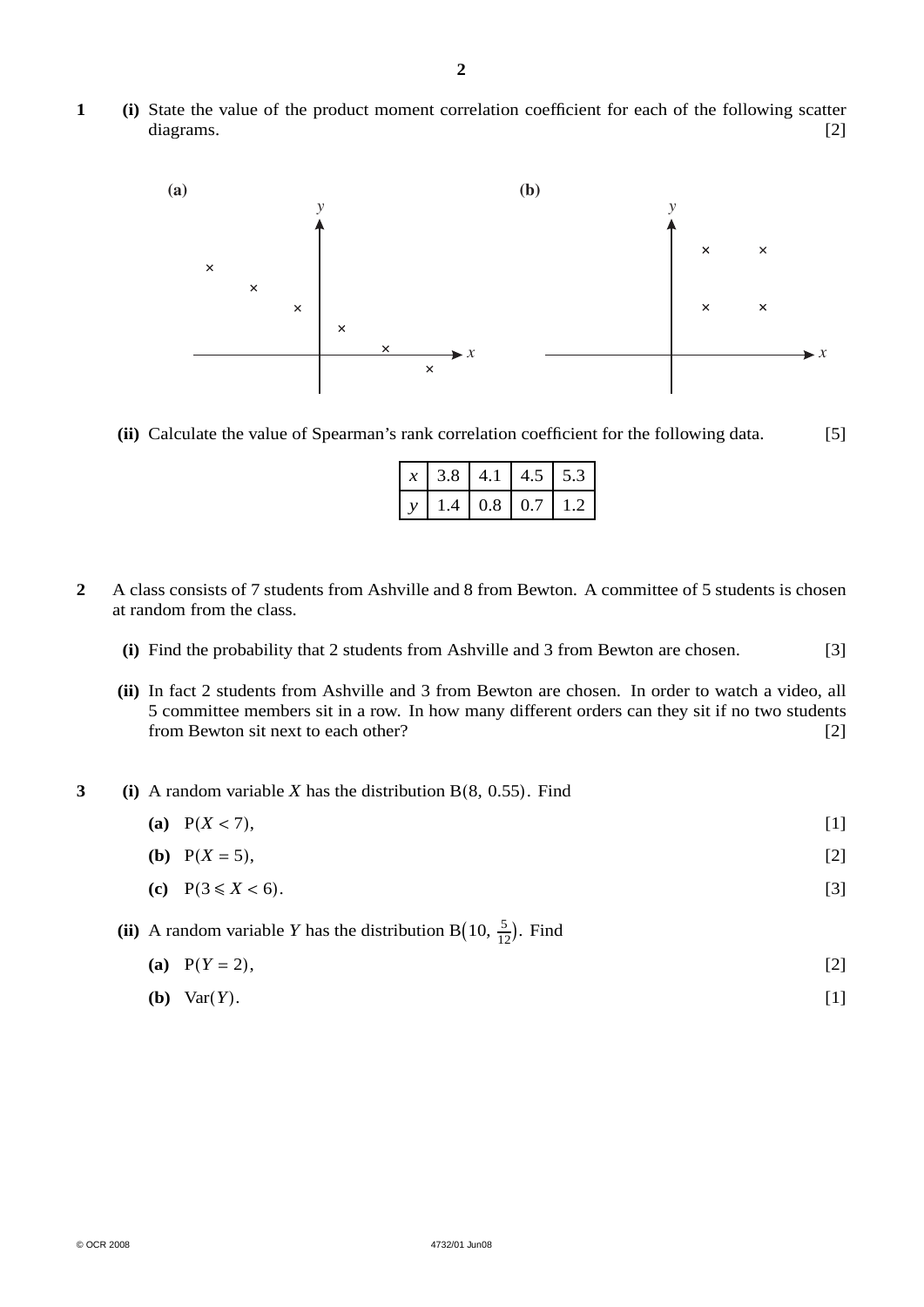**4** At a fairground stall, on each turn a player receives prize money with the following probabilities.

| Prize money |    | £0.00   £0.50   £5.00 |  |  |  |
|-------------|----|-----------------------|--|--|--|
| Probability | 20 |                       |  |  |  |

- **(i)** Find the probability that a player who has two turns will receive a total of £5.50 in prize money. [3]
- **(ii)** The stall-holder wishes to make a profit of 20p per turn on average. Calculate the amount the stall-holder should charge for each turn. [4]
- **5 (i)** A bag contains 12 red discs and 10 black discs. Two discs are removed at random, without replacement. Find the probability that both discs are red. [2]
	- **(ii)** Another bag contains 7 green discs and 8 blue discs. Three discs are removed at random, without replacement. Find the probability that exactly two of these discs are green. [3]
	- **(iii)** A third bag contains 45 discs, each of which is either yellow or brown. Two discs are removed at random, without replacement. The probability that both discs are yellow is  $\frac{1}{15}$ . Find the number of yellow discs which were in the bag at first. [4]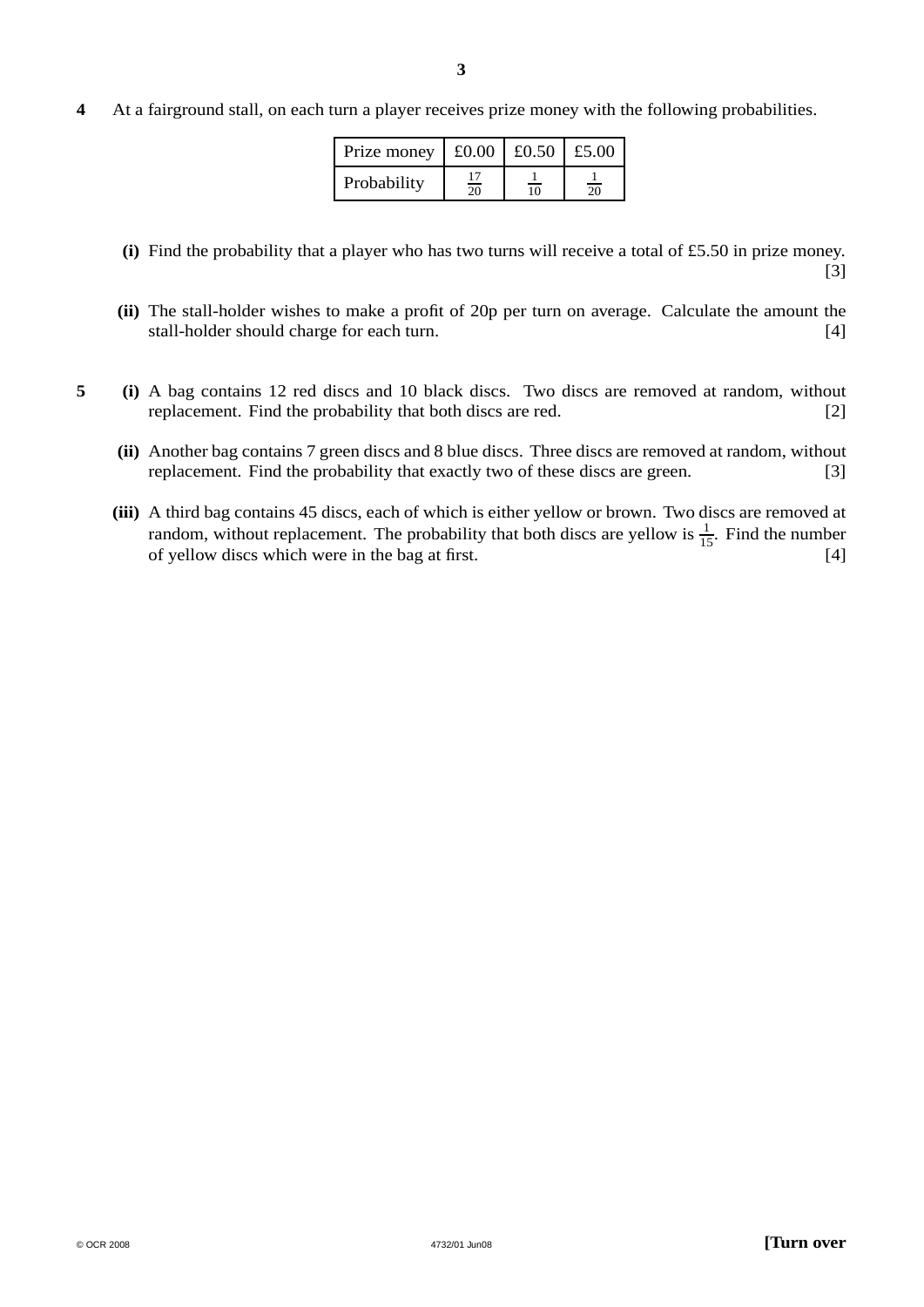**6 (i)** The numbers of males and females in Year 12 at a school are illustrated in the pie chart. The number of males in Year 12 is 128.



**Year 12**

- **(a)** Find the number of females in Year 12. [1]
- **(b)** On a corresponding pie chart for Year 13, the angle of the sector representing males is 150◦ . Explain why this does not necessarily mean that the number of males in Year 13 is more  $\tan 128.$  [1]
- **(ii)** All the Year 12 students took a General Studies examination. The results are illustrated in the box-and-whisker plots.



**(a)** One student said "The Year 12 pie chart shows that there are more females than males, but the box-and-whisker plots show that there are more males than females."

Comment on this statement. [1] [1]

- **(b)** Give two comparisons between the overall performance of the females and the males in the General Studies examination. [2] [2]
- **(c)** Give one advantage and one disadvantage of using box-and-whisker plots rather than histograms to display the results. [2]
- **(iii)** The mean mark for 102 of the male students was 51. The mean mark for the remaining 26 male students was 59. Calculate the mean mark for all 128 male students. [3]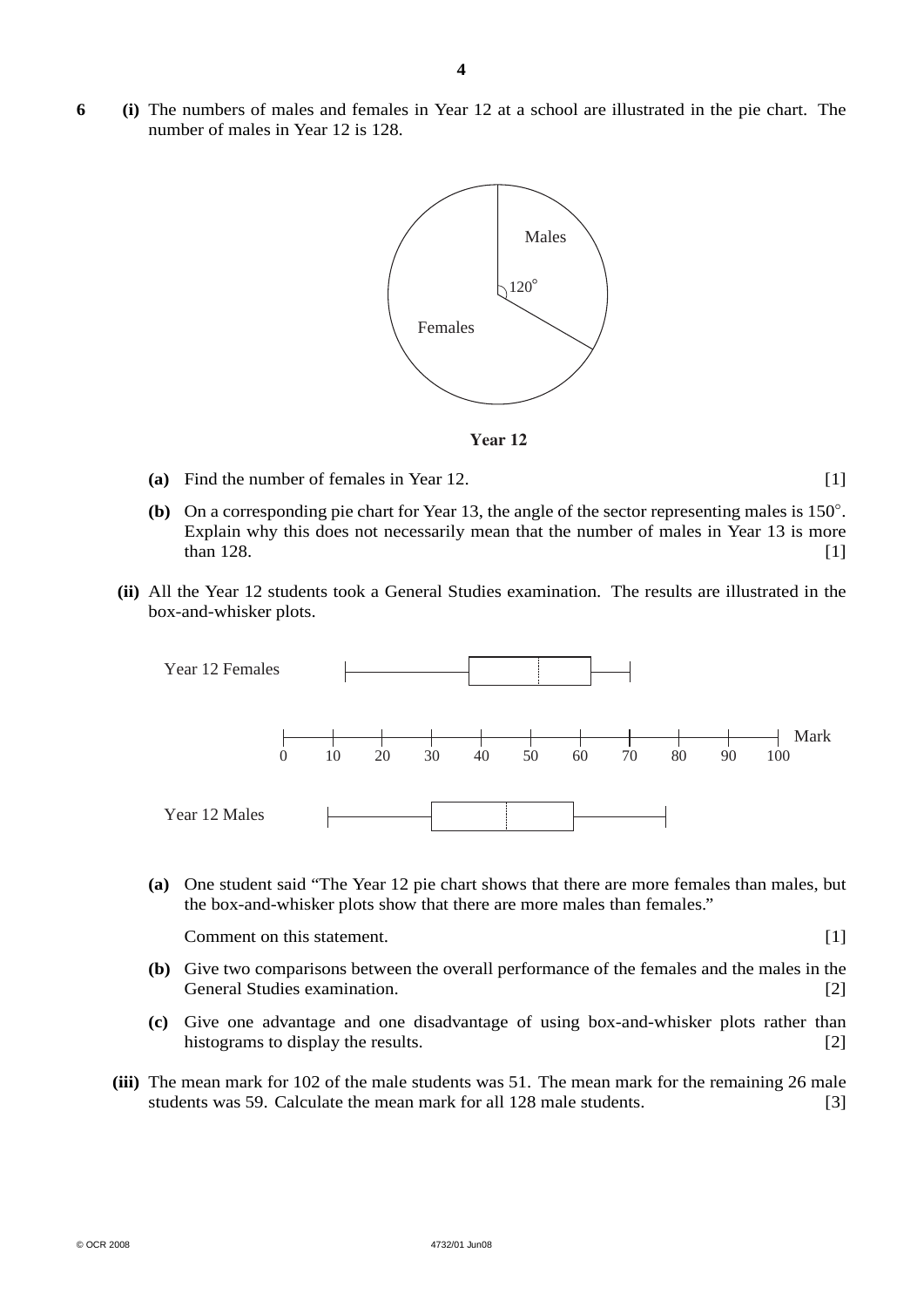- **7** Once each year, Paula enters a lottery for a place in an annual marathon. Each time she enters the lottery, the probability of her obtaining a place is 0.3. Find the probability that
	- **(i)** the first time she obtains a place is on her 4th attempt, [3]
	- **(ii)** she does not obtain a place on any of her first 6 attempts, [2]
	- **(iii)** she needs fewer than 10 attempts to obtain a place, [3]
	- **(iv)** she obtains a place exactly twice in her first 5 attempts. [3]
- **8** A city council attempted to reduce traffic congestion by introducing a congestion charge. The charge was set at £4.00 for the first year and was then increased by £2.00 each year. For each of the first eight years, the council recorded the average number of vehicles entering the city centre per day. The results are shown in the table.

| Charge, $\pounds x$                                                                                 |  |  |  |  | $6 \mid 8 \mid 10 \mid 12 \mid 14 \mid 16 \mid 18$ |  |  |  |
|-----------------------------------------------------------------------------------------------------|--|--|--|--|----------------------------------------------------|--|--|--|
| Average number of vehicles<br>per day, y million                                                    |  |  |  |  | $'$ 2.4   2.5   2.2   2.3   2.0   1.8   1.7   1.5  |  |  |  |
| $[n = 8, \Sigma x = 88, \Sigma y = 16.4, \Sigma x^2 = 1136, \Sigma y^2 = 34.52, \Sigma xy = 168.6.$ |  |  |  |  |                                                    |  |  |  |

- **(i)** Calculate the product moment correlation coefficient for these data. [3]
- **(ii)** Explain why *x* is the independent variable. [1]
- **(iii)** Calculate the equation of the regression line of *y* on *x*. [4]
- **(iv) (a)** Use your equation to estimate the average number of vehicles which will enter the city centre per day when the congestion charge is raised to  $\text{\pounds}20.00$ . [2]
	- **(b)** Comment on the reliability of your estimate. [2]
- **(v)** The council wishes to estimate the congestion charge required to reduce the average number of vehicles entering the city per day to 1.0 million. Assuming that a reliable estimate can be made by extrapolation, state whether they should use the regression line of *y* on *x* or the regression line of *x* on *y*. Give a reason for your answer. [2]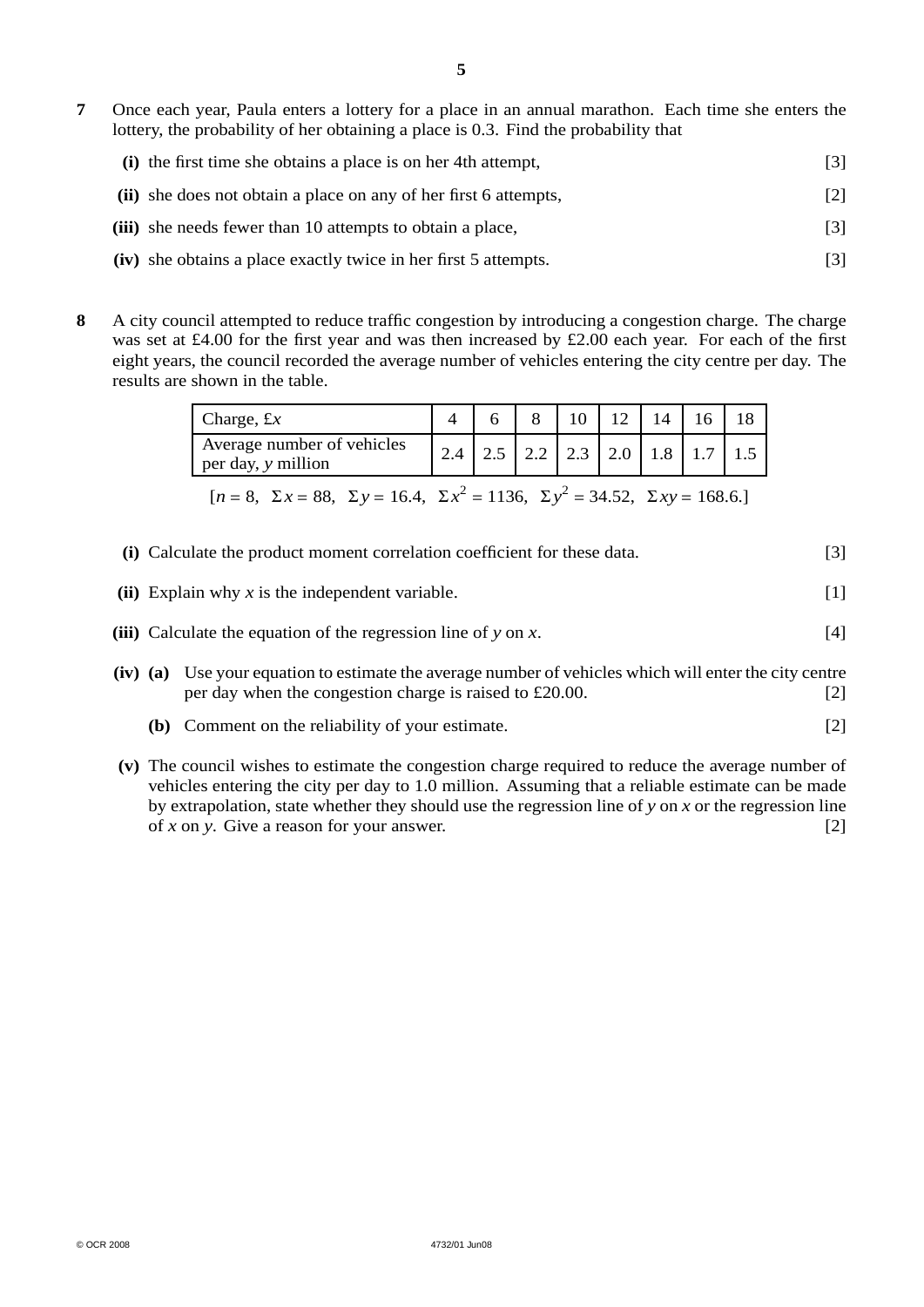#### **BLANK PAGE**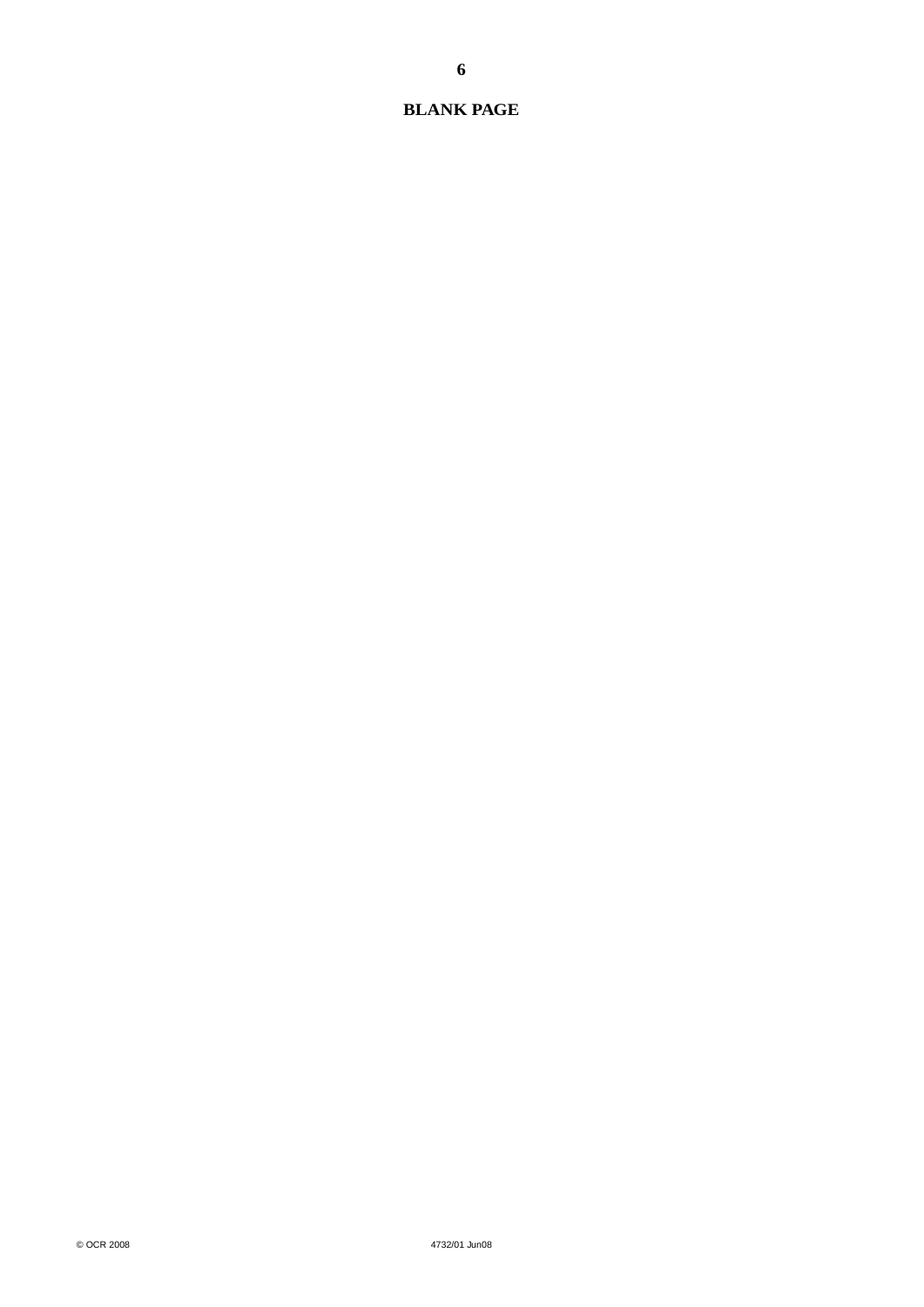#### **BLANK PAGE**